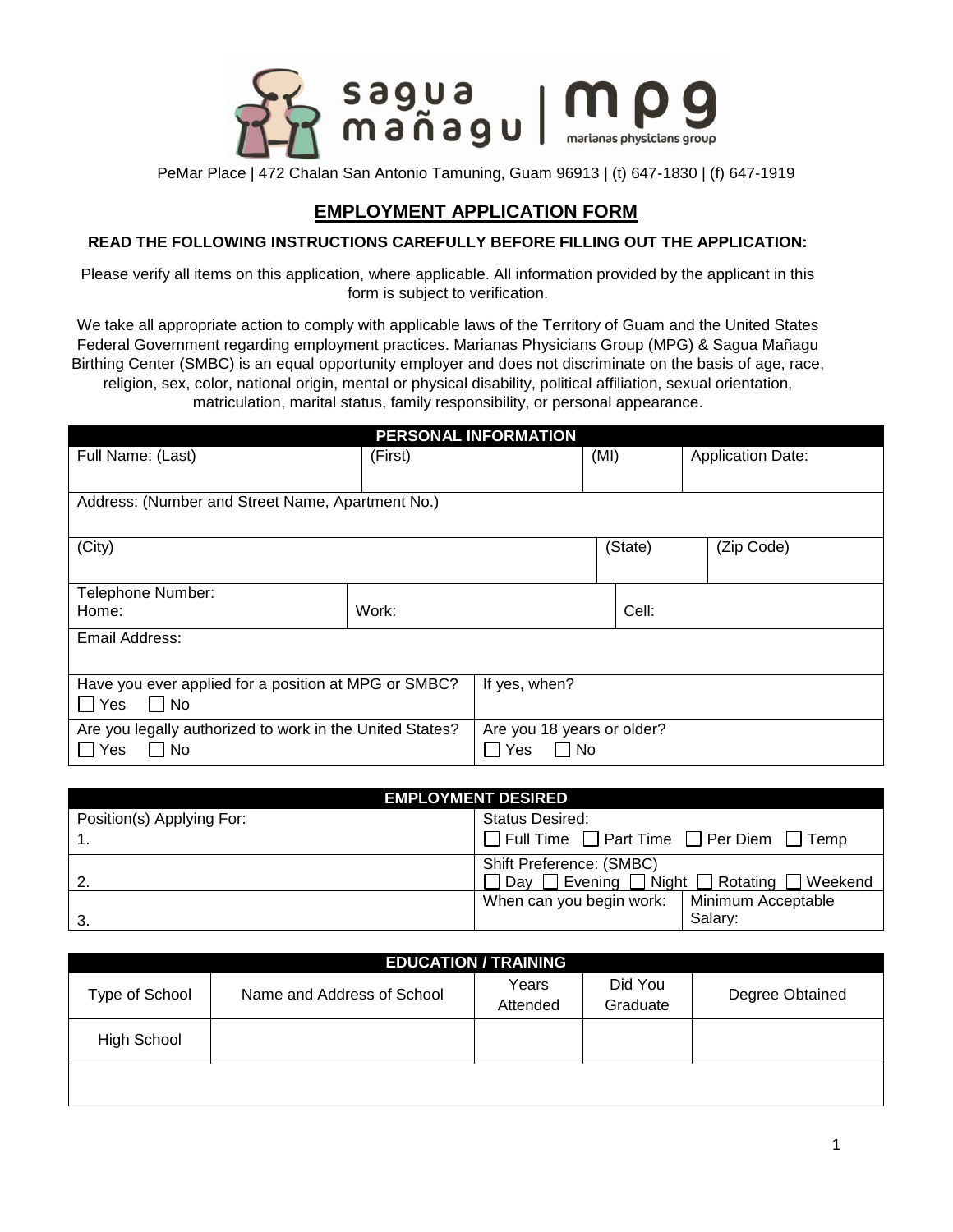

| <b>EDUCATION / TRAINING cont.</b>           |                            |                   |                     |                 |  |
|---------------------------------------------|----------------------------|-------------------|---------------------|-----------------|--|
| Type of School                              | Name and Address of School | Years<br>Attended | Did You<br>Graduate | Degree Obtained |  |
| Undergraduate<br>College/University         |                            |                   |                     |                 |  |
| Graduate<br>College/University              |                            |                   |                     |                 |  |
| Technical<br><b>Training Institute</b>      |                            |                   |                     |                 |  |
| Specialized<br>Certification or<br>Training |                            |                   |                     |                 |  |

| <b>LICENSURE / REGISTRY INFORMATION</b>                                                                     |                                                                          |                                  |                     |                        |  |
|-------------------------------------------------------------------------------------------------------------|--------------------------------------------------------------------------|----------------------------------|---------------------|------------------------|--|
|                                                                                                             | PLEASE COMPLETE IF LICENSURE IS REQUIRED FOR POSITION(S) YOU ARE SEEKING |                                  |                     |                        |  |
| Type                                                                                                        | <b>State</b>                                                             | License Number                   | Most Recent         | <b>Expiration Date</b> |  |
|                                                                                                             |                                                                          |                                  | <b>Renewal Date</b> |                        |  |
|                                                                                                             |                                                                          |                                  |                     |                        |  |
| 1.                                                                                                          |                                                                          |                                  |                     |                        |  |
|                                                                                                             |                                                                          |                                  |                     |                        |  |
| 2.                                                                                                          |                                                                          |                                  |                     |                        |  |
| Have you applied for licensure in Guam?                                                                     |                                                                          | Date Applied:                    |                     |                        |  |
| $\Box$ Yes $\Box$ No                                                                                        |                                                                          |                                  |                     |                        |  |
| Has your license ever been suspended or                                                                     |                                                                          | If yes, give date(s) and reason: |                     |                        |  |
| revoked?                                                                                                    |                                                                          |                                  |                     |                        |  |
| $\Box$ Yes $\Box$ No                                                                                        |                                                                          |                                  |                     |                        |  |
| A revention or quenonojan of vour ligance / registry will not necessarily be a ber to vour employment. Vour |                                                                          |                                  |                     |                        |  |

*A revocation or suspension of your license / registry will not necessarily be a bar to your employment. Your revocation or suspension will be discussed during your pre-employment interview process and MPG and SMBC will consider you revocation(s) or suspension(s) in making its hiring decision.*

| <b>EMPLOYMENT HISTORY</b>     |                                                                  |                                                       |  |  |  |
|-------------------------------|------------------------------------------------------------------|-------------------------------------------------------|--|--|--|
| 1. Employer Name and Address: | Dates of Employment:                                             | Reason for Leaving:                                   |  |  |  |
|                               | To:<br>From:                                                     | □ Check here if MPG/SMBC can<br>contact this employer |  |  |  |
| Job Title:                    | <b>Employment Status:</b>                                        | Salary: \$                                            |  |  |  |
| Supervisor:                   | $\Box$ Full Time $\Box$ Per Diem<br>$\Box$ Part Time $\Box$ Temp | $\Box$ Per Hour $\Box$ Per Year                       |  |  |  |
| Phone $#$ :                   |                                                                  |                                                       |  |  |  |
|                               |                                                                  |                                                       |  |  |  |
|                               |                                                                  |                                                       |  |  |  |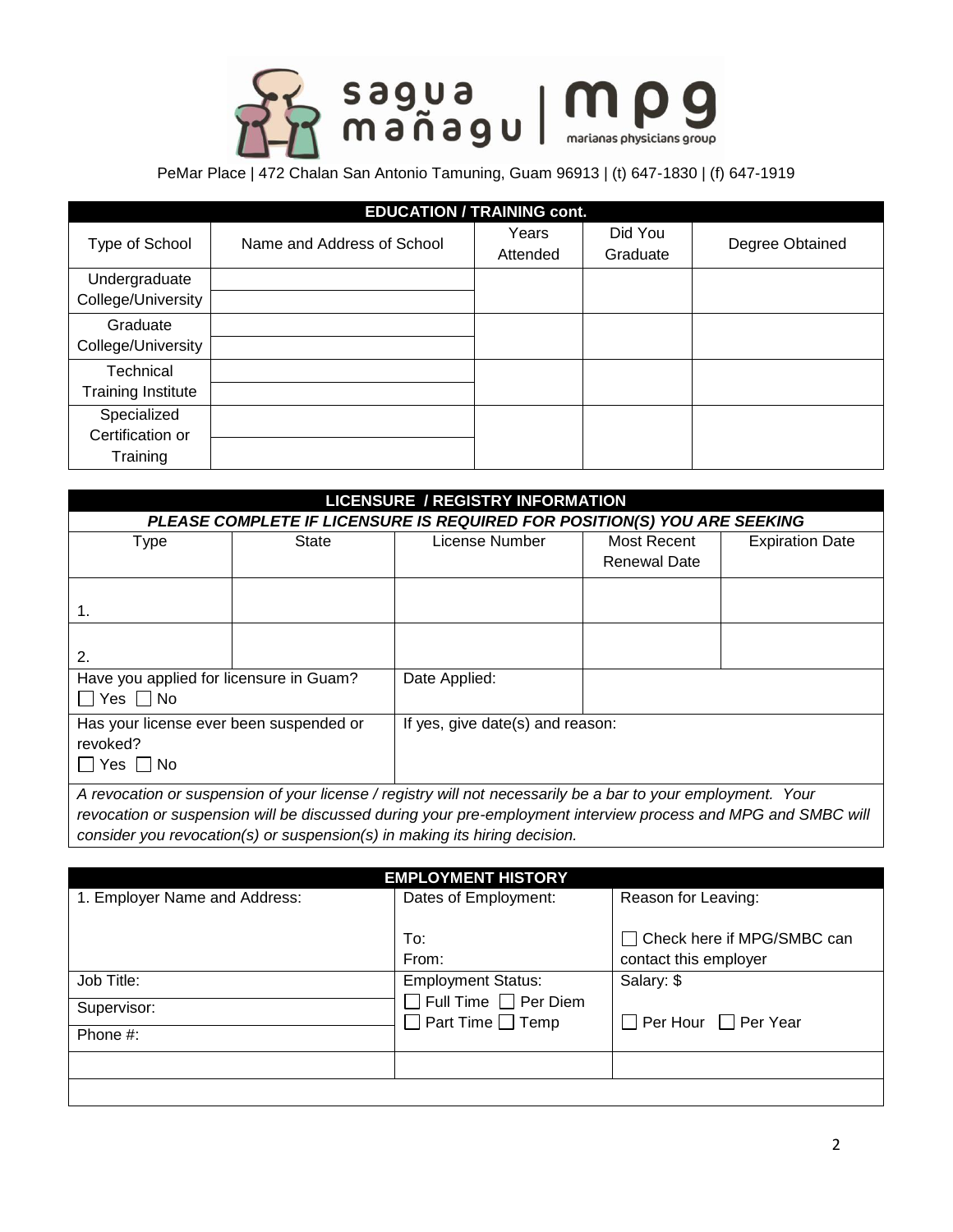

|                               | <b>EMPLOYMENT HISTORY cont.</b>                                 |                                                 |  |
|-------------------------------|-----------------------------------------------------------------|-------------------------------------------------|--|
| Describe your work:           |                                                                 |                                                 |  |
|                               |                                                                 |                                                 |  |
|                               |                                                                 |                                                 |  |
|                               |                                                                 |                                                 |  |
| 2. Employer Name and Address: | Dates of Employment:                                            | Reason for Leaving:                             |  |
|                               |                                                                 |                                                 |  |
|                               | To:                                                             | Check here if MPG/SMBC can                      |  |
|                               | From:                                                           | contact this employer                           |  |
| Job Title:                    | <b>Employment Status:</b>                                       | Salary: \$                                      |  |
| Supervisor:                   | Full Time $\Box$ Per Diem<br>$\blacksquare$<br>Part Time □ Temp | Per Hour □ Per Year<br>$\overline{\phantom{a}}$ |  |
| Phone #:                      |                                                                 |                                                 |  |
| Describe your work:           |                                                                 |                                                 |  |
|                               |                                                                 |                                                 |  |
|                               |                                                                 |                                                 |  |
|                               |                                                                 |                                                 |  |
| 3. Employer Name and Address: | Dates of Employment:                                            | Reason for Leaving:                             |  |
|                               |                                                                 |                                                 |  |
|                               | To:                                                             | Check here if MPG/SMBC can                      |  |
|                               | From:                                                           | contact this employer                           |  |
| Job Title:                    | <b>Employment Status:</b>                                       | Salary: \$                                      |  |
| Supervisor:                   | Full Time $\Box$ Per Diem<br>Part Time $\Box$ Temp              | $\Box$ Per Hour $\Box$ Per Year                 |  |
| Phone #:                      |                                                                 |                                                 |  |
| Describe your work:           |                                                                 |                                                 |  |
|                               |                                                                 |                                                 |  |
|                               |                                                                 |                                                 |  |
|                               |                                                                 |                                                 |  |
|                               |                                                                 |                                                 |  |

| <b>REFERENCES</b>                          |                                                                                |  |  |  |  |
|--------------------------------------------|--------------------------------------------------------------------------------|--|--|--|--|
|                                            | PLEASE LIST THREE PROFESSIONAL REFERENCES WHOM YOU HAVE KNOWN FOR AT LEAST ONE |  |  |  |  |
| YEAR. DO NOT LIST RELATIVES AS REFERENCES. |                                                                                |  |  |  |  |
| Name                                       | Title<br><b>Phone Number</b><br>Address<br>Email Address                       |  |  |  |  |
|                                            |                                                                                |  |  |  |  |
|                                            |                                                                                |  |  |  |  |
|                                            |                                                                                |  |  |  |  |